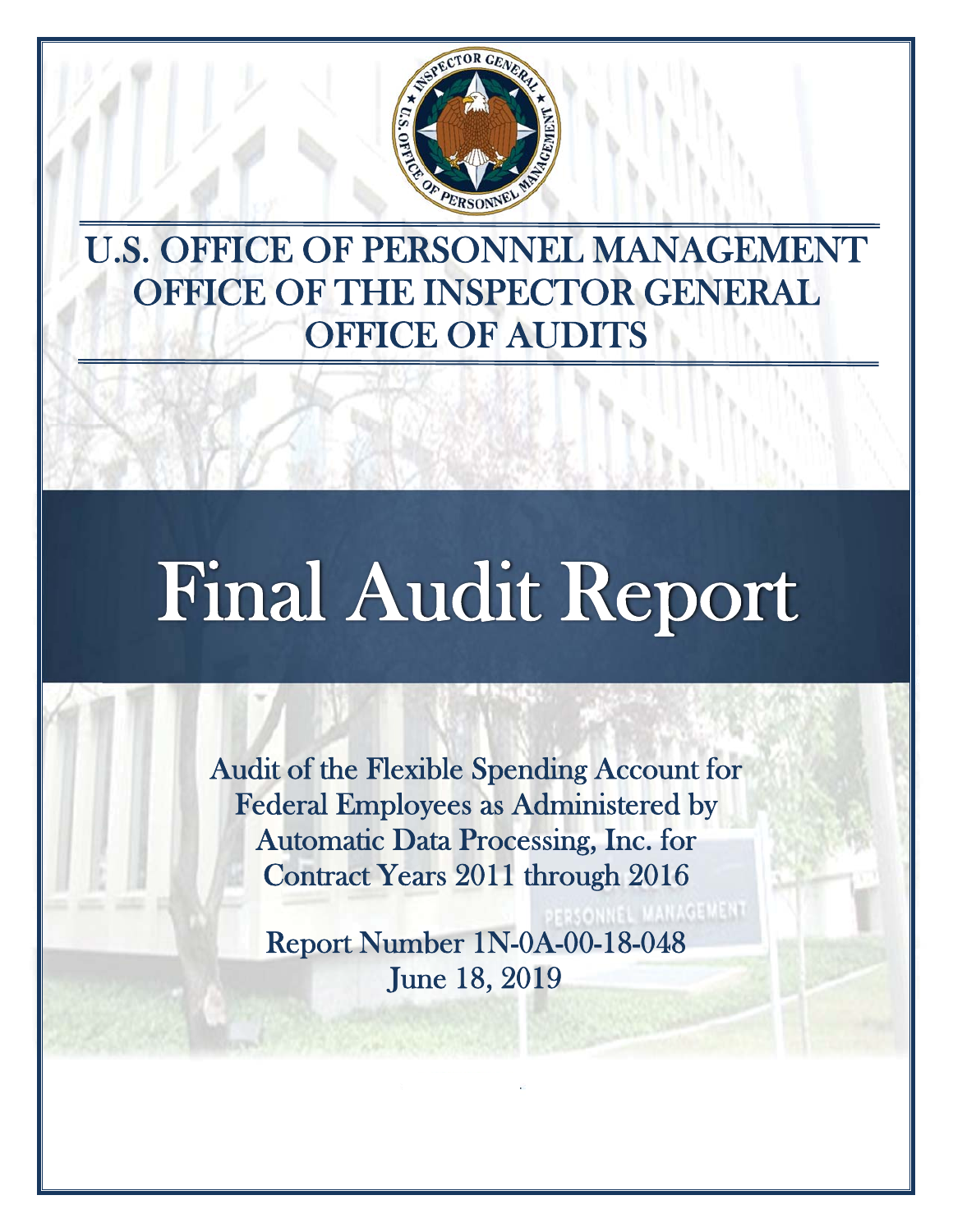## EXECUTIVE SUMMARY

<span id="page-1-0"></span>*Audit of the Flexible Spending Account for Federal Employees As Administered by Automatic Data Processing, Inc. for Contract Years 2011 through 2016* 

#### **Report No. 1N-0A-00-18-048** June 18, 2019

#### **Why Did We Conduct The Audit?**

The objective of the audit was to determine whether costs charged to the Flexible Spending Account for Federal Employees program (FSAFEDS) and services provided to FSAFEDS participants were in accordance with the terms of Contract Number OPM0303000009 and the applicable Federal regulations.

#### **What Did We Audit?**

The Office of the Inspector General has completed a performance audit of the FSAFEDS as administered by Automatic Data Processing, Inc. (ADP). Our audit consisted of a review of cash management, claim benefit payments, and performance guarantees as they related to the FSAFEDS for contract years 2011 through 2016 (through closeout of the contract). We conducted a site visit from August 20 through 22, 2018, at ADP's office in Louisville, Kentucky. Additional audit fieldwork was completed at our offices in Washington, D.C. and Cranberry Township, Pennsylvania.

In Of.S.

**\_\_\_\_\_\_\_\_\_\_\_\_\_\_\_\_\_\_\_\_\_\_\_\_\_\_\_\_** 

**Michael R. Esser**  *Assistant Inspector General For Audits* 

#### **What Did We Find?**

Our audit of the FSAFEDS as administered by ADP for contract years 2011 through 2016 (through the closeout of the contract) disclosed no findings pertaining to our reviews of cash management, claim benefit payments, and performance guarantees.

Accordingly, this final report contains no recommendations.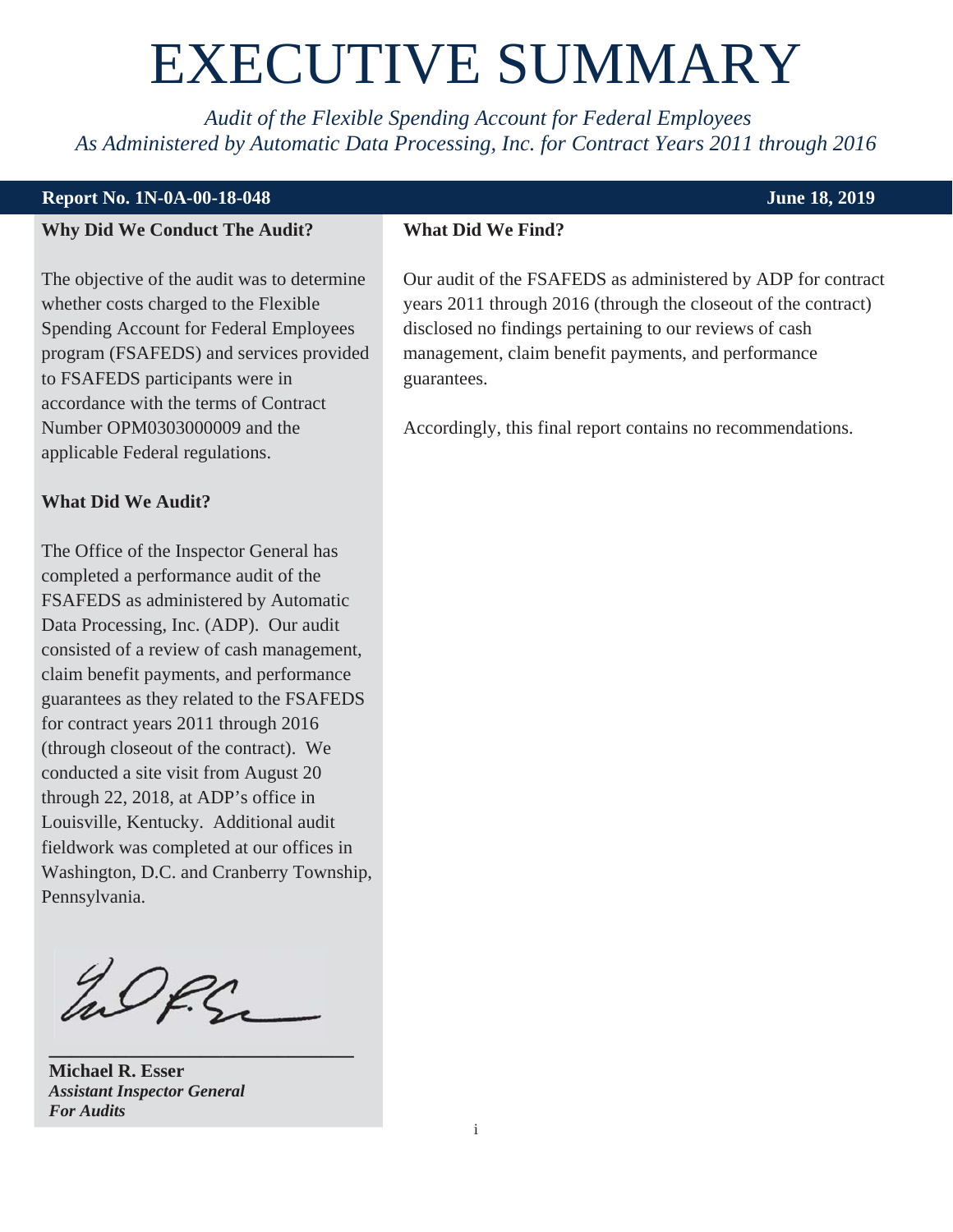## ABBREVIATIONS

<span id="page-2-0"></span>

| <b>5 CFR 890</b> | Title 5, United States Code of Federal Regulations, Part 890   |
|------------------|----------------------------------------------------------------|
| <b>ADP</b>       | <b>Automatic Data Processing, Inc.</b>                         |
| <b>Contract</b>  | <b>Contract Number OPM0303000009</b>                           |
| <b>CYs</b>       | <b>Contract Years</b>                                          |
| <b>FSA</b>       | <b>Flexible Spending Accounts</b>                              |
| <b>FSAFEDS</b>   | <b>Flexible Spending Account for Federal Employees Program</b> |
| <b>OIG</b>       | <b>Office of the Inspector General</b>                         |
| <b>OPM</b>       | <b>U.S. Office of Personnel Management</b>                     |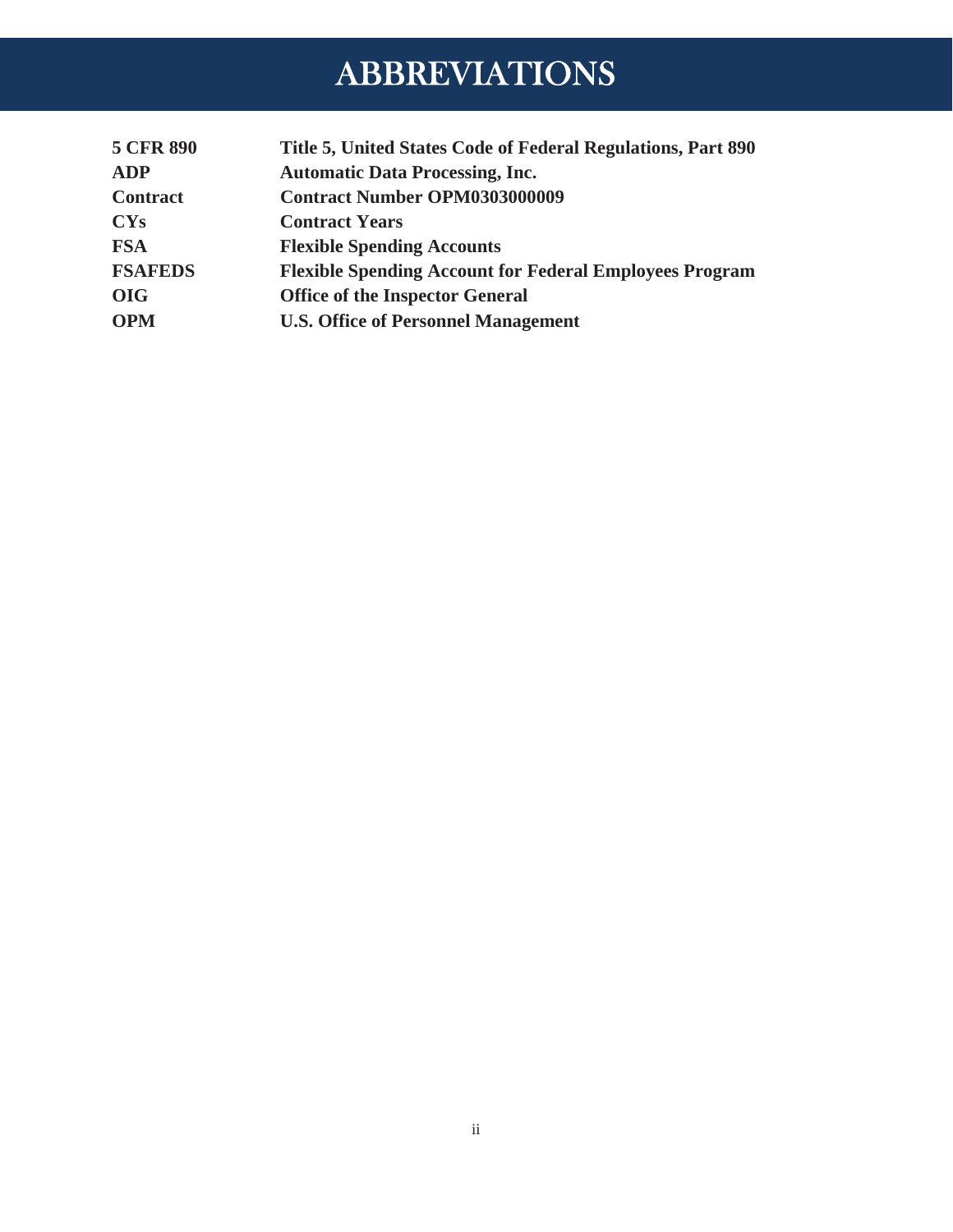## TABLE OF CONTENTS

#### Page

| $\mathbf{I}$ . |                                        |  |
|----------------|----------------------------------------|--|
| II. <b>II.</b> |                                        |  |
| III.           |                                        |  |
|                | REPORT FRAUD, WASTE, AND MISMANAGEMENT |  |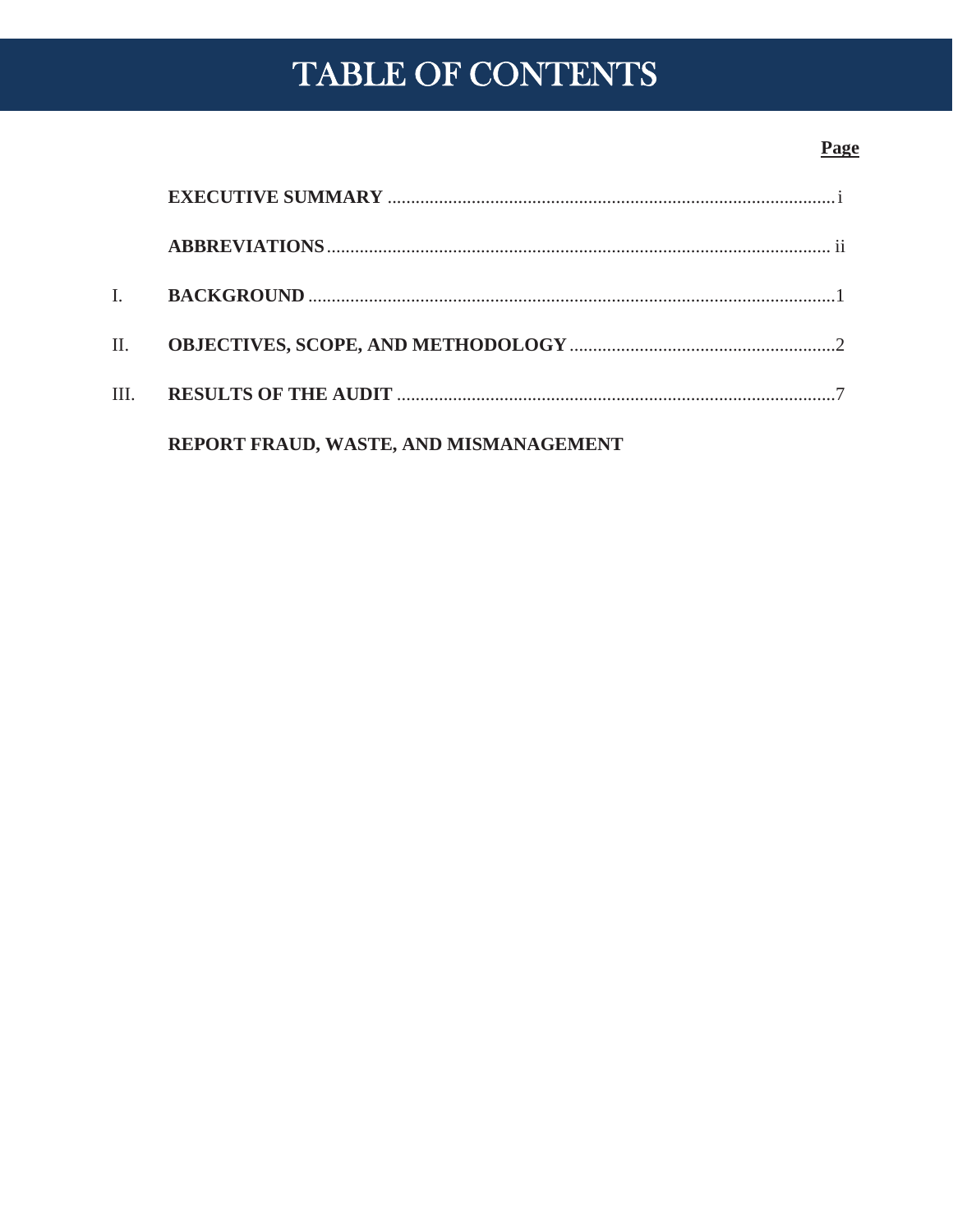## I. BACKGROUND

<span id="page-4-0"></span>This report details the results of our audit of the Flexible Spending Account for Federal Employees program (FSAFEDS) as administered by Automatic Data Processing, Inc. (ADP), for contract years (CYs) 2011 through 2016 (through the closeout of the contract<sup>1</sup>). The audit was conducted pursuant to the provisions of Contract Number OPM0303000009 (Contract) between the U.S. Office of Personnel Management (OPM) and ADP; Title 5, United States Code, Chapter 89; and Title 5, Code of Federal Regulations, Chapter 1, Part 890 (5 CFR 890). The audit was performed by OPM's Office of the Inspector General (OIG), as established by the Inspector General Act of 1978, as amended.

At the direction of the President, OPM implemented a Health Insurance Premium Conversion Plan, 5 CFR Part 550, in October 2000 for approximately 1.6 million executive branch employees who participate in the Federal Employees Health Benefits Program. Furthermore, 5 CFR Part 892 provides policies describing the features and operation of the premium conversion plan and the Flexible Spending Accounts (FSA), also referred to as reimbursement accounts, which provide tax advantages authorized under Section 125 of the Internal Revenue Code and are widely used by both private and public employers in the United States. This Federal program consists of more than 420,000 Federal employee participants.

OPM has the responsibility to maintain the OPM FSA website, liaison with Federal agencies, facilitate the promotion of FSAFEDS through Federal agencies, and be responsive on a timely basis to the contractor's requests for information and assistance. ADP was contracted by OPM, in March 2003, to administer the FSAFEDS. ADP's responsibilities under the Contract are carried out at its offices located in Louisville, Kentucky. The Contract includes a provision, I 11 52.246-4 Inspection of Services – Fixed Price (Aug 1996) (Deviation) (a), which allows for audits of the program's operations. The FSAFEDS Contract was transferred to the new contractor, Wage Works, following the expiration of ADP's Contract on August 31, 2016.

All findings related to the OIG's prior audit of FSAFEDS (Report Number 4A-RI-00-11-060, issued August 22, 2012) have been satisfactorily resolved.

We communicated the results of our audit to ADP on March 27, 2019. Since our audit did not identify any findings, we did not issue a draft report.

 $\overline{a}$ 

<sup>&</sup>lt;sup>1</sup> Administration of FSAFEDS was transferred to the new administrator on September 1, 2016.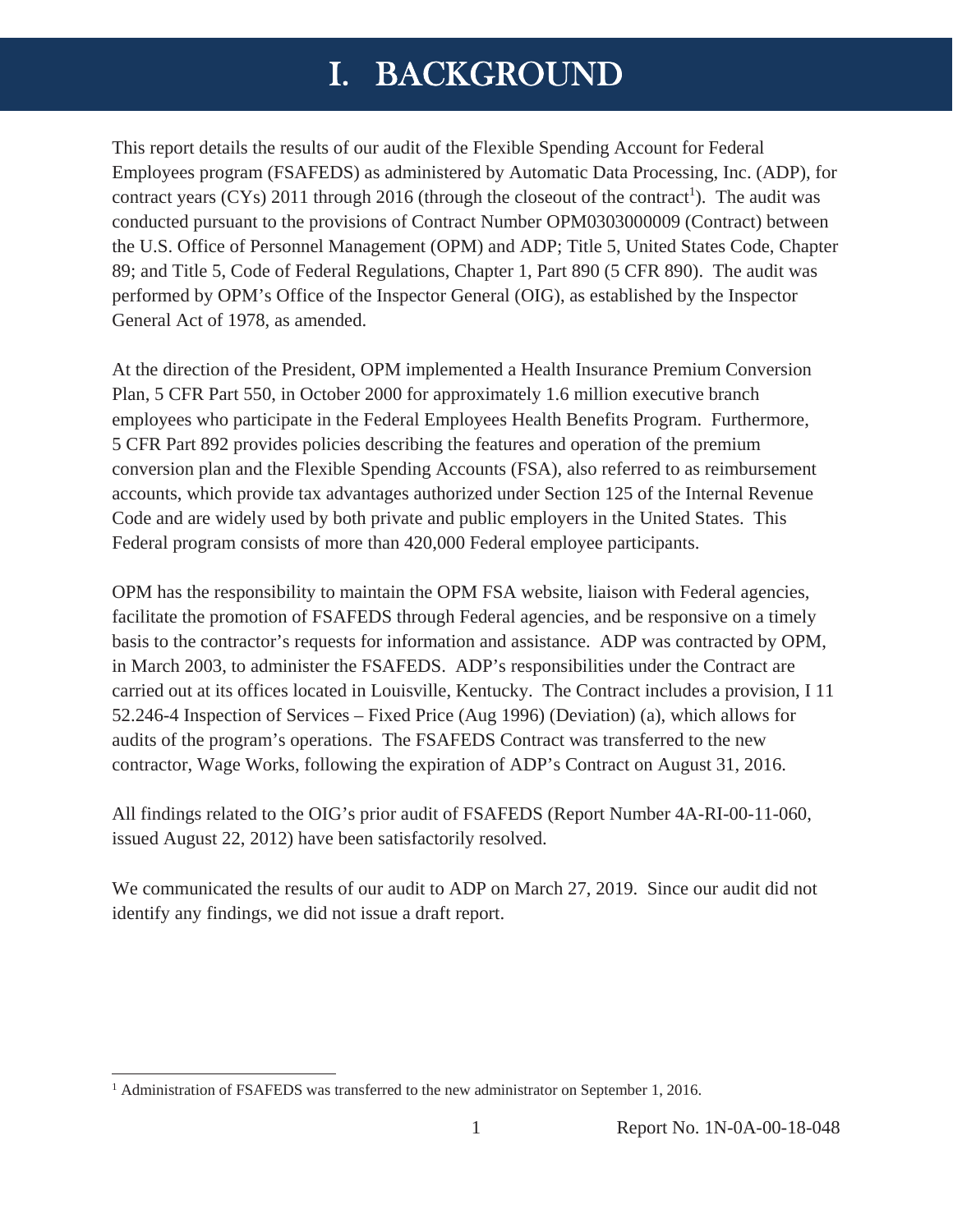### <span id="page-5-0"></span>**OBJECTIVE**

The primary purpose of our audit was to determine whether costs charged to the FSAFEDS and services provided to FSAFEDS participants were in accordance with the terms of the Contract and Federal regulations.

Specifically, our audit objectives were to determine if:

#### **Cash Management Review**

- The employee allotments received from the payroll offices were accurately reported.
- Forfeitures were properly calculated and managed in accordance with the terms of the Contract.
- Interest earned and/or charged to FSAFEDS was calculated correctly, properly allocated, and appears reasonable.
- Funds borrowed to pay unfunded claims were properly returned to the risk reserve account.
- Funds were properly transferred to the new administrator at the termination of the Contract.

#### **Claim Benefit Payments Review**

- Claim amounts reported on annual accounting statements were reported correctly.
- Claims submitted to ADP electronically by carriers were accurately represented in ADP's claim system.
- Claims submitted to ADP by participants (online and paper claims) were properly paid by ADP.
- Uncashed checks were properly voided and returned to the risk reserve account in accordance with the terms of the Contract.

#### **Performance Guarantees Review**

• Performance guarantees stated in the Contract were met and if any penalties were accurately paid for missed guarantees.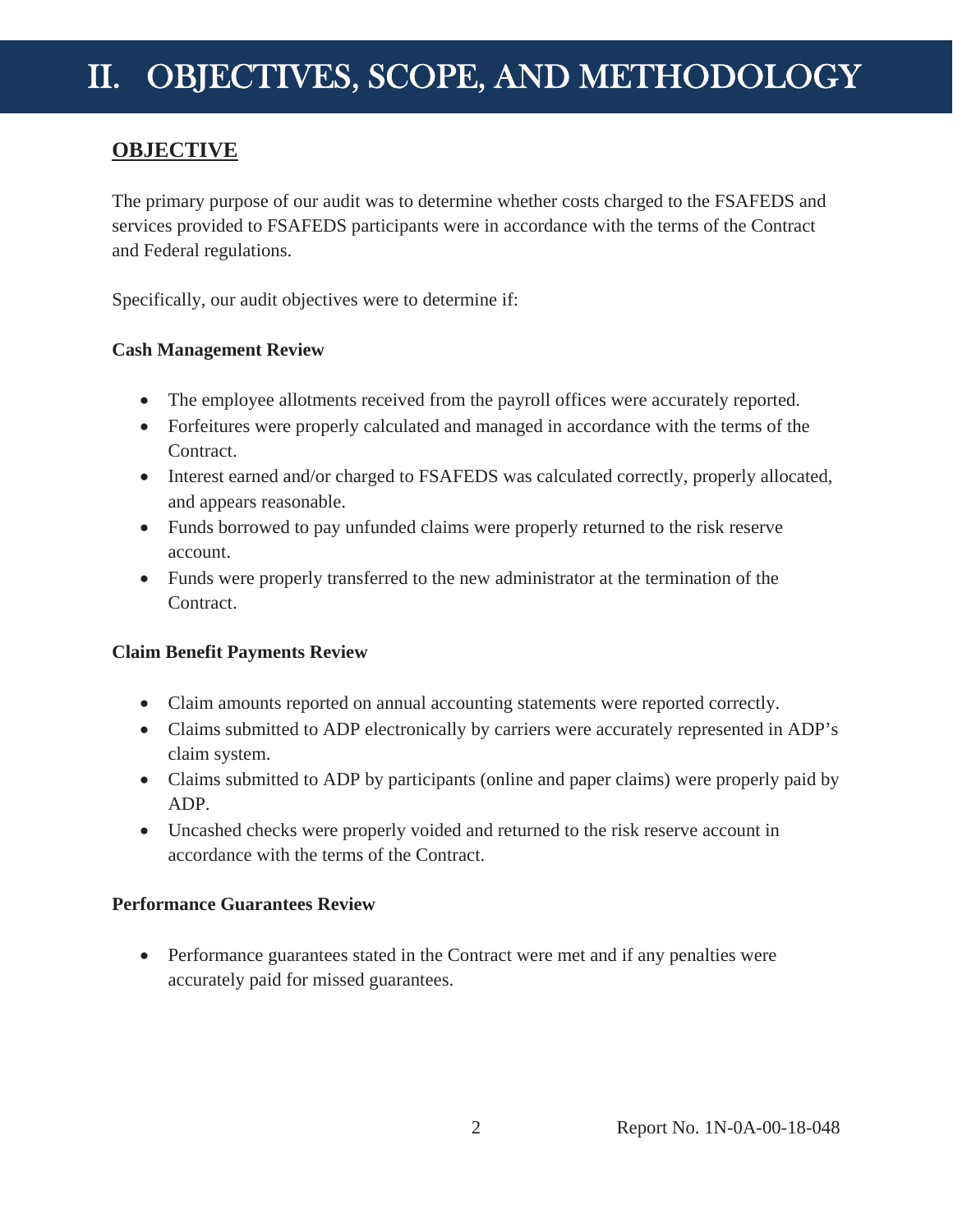### **SCOPE AND METHODOLOGY**

 $\overline{a}$ 

We conducted this performance audit in accordance with generally accepted government auditing standards. Those standards require that we plan and perform the audit to obtain sufficient, appropriate evidence to provide a reasonable basis for our audit findings and conclusions based on the audit objectives. We believe that the evidence obtained will provide a reasonable basis for our findings and conclusions based on our audit objectives.

This performance audit included reviews of cash management, claim benefit payments, and performance guarantees for CYs 2011 through 2016 (through the closeout of the Contract). A site visit was conducted August 20 through 22, 2018, at ADP's office in Louisville, Kentucky. Additional audit work was completed at our Cranberry Township, Pennsylvania and Washington D.C. offices.

The FSAFEDS is a valuable benefit that allows eligible employees to reduce their out-of-pocket expenses for everyday health and dependent care expenses and stretch their hard-earned dollars. Eligible employees reduce their out-of-pocket costs by opening a health care and/or a dependent care FSA. FSAs are tax-favored accounts that employers, including the Federal government, offer under Section 125 of the Internal Revenue Code. This section allows qualified health and dependent care expenses to be funded with pre-tax dollars via FSAs.

To accomplish these objectives, ADP collected FSA allotments, 100 percent of which was paid by the active Federal employees enrolled in the program through their payroll agencies, and reimbursed Federal employees for their applicable FSA claims as follows:

| Year     | <b>Allotments</b> | <b>Claims</b> |
|----------|-------------------|---------------|
| 2011     | \$824,821,427     | \$818,737,151 |
| 2012     | \$864,235,816     | \$854,487,523 |
| 2013     | \$750,575,982     | \$743,730,764 |
| 2014     | \$758,055,857     | \$750,370,119 |
| 2015     | \$810,321,128     | \$779,972,494 |
| $2016^2$ | \$538,088,051     | \$476,314,400 |

In planning and conducting the audit, we obtained an understanding of ADP's internal control structure to help determine the nature, timing, and extent of our auditing procedures. This is determined to be the most effective approach to select areas of audit. For those areas selected, we primarily relied on substantive tests of transactions and not tests of controls. Additionally,

 $2$  Allotment and claim amounts reported for 2016 are through August 31, 2016, when the Contract was transferred to the new administrator.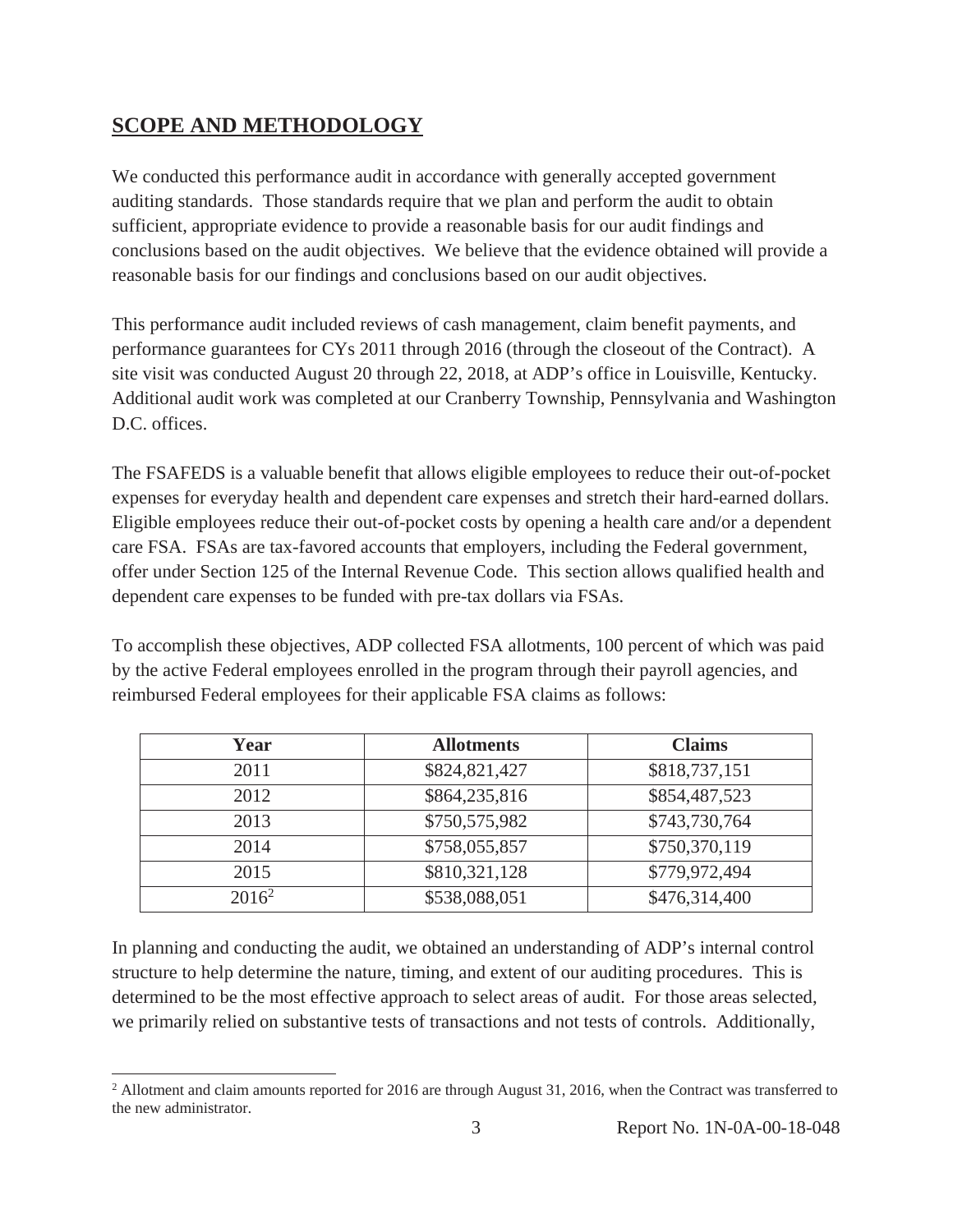since our audit would not necessarily disclose all significant matters in the internal control structure, we do not express an opinion on ADP's system of internal controls taken as a whole.

We also conducted tests of accounting records and other auditing procedures as we considered necessary to determine compliance with the Contract and Federal regulations. With respect to the items not tested, nothing came to our attention that caused us to believe that ADP had not complied, in all material aspects, with those provisions.

In conducting the audit, we relied to varying degrees on computer-generated data provided by ADP. Due to time constraints, we did not verify the reliability of the data generated by the various information systems involved. However, while utilizing the computer-generated data during our audit, nothing came to our attention to cause us to doubt its reliability. We believe that the data was sufficient to achieve our audit objectives.

To determine whether costs charged to the FSAFEDS and services provided to FSAFEDS participants were in accordance with the terms of the Contract and Federal regulations, we performed the following audit steps:

#### **Cash Management Review**

- We judgmentally selected the month with the highest dollar amount of deposits (July 2015, totaling \$78,714,983) from February through November 2015 (excluding January and December, which typically include monies received for other CYs, and with total amounts received of \$661,425,883), to reconcile the expected allotments and deposits to the actual allotments and deposits to determine if ADP accurately reflected the allotments received from the payroll office. Additionally, we reconciled ADP's summary of allotments to the bank statements for the month of July 2015 to determine if the employee allotments received from the payroll offices were accurately reported.
- $\bullet$  We judgmentally selected CY 2015, with a universe of \$8,960,823 of forfeitures, to reconcile the forfeiture report from ADP to the annual accounting statements to determine if the forfeitures were properly calculated and managed in accordance with the terms of the Contract.
- We judgmentally selected a sample of investment fees to determine if interest earned and/or charged to FSAFEDS was calculated correctly, properly allocated and appears reasonable. Specifically, from CY 2015, with a universe of 12 months, with total investment fees due from OPM of \$81,792, we judgmentally selected the following:
	- o The two months with the highest dollar amount of fees due from OPM (totaling \$27,207); and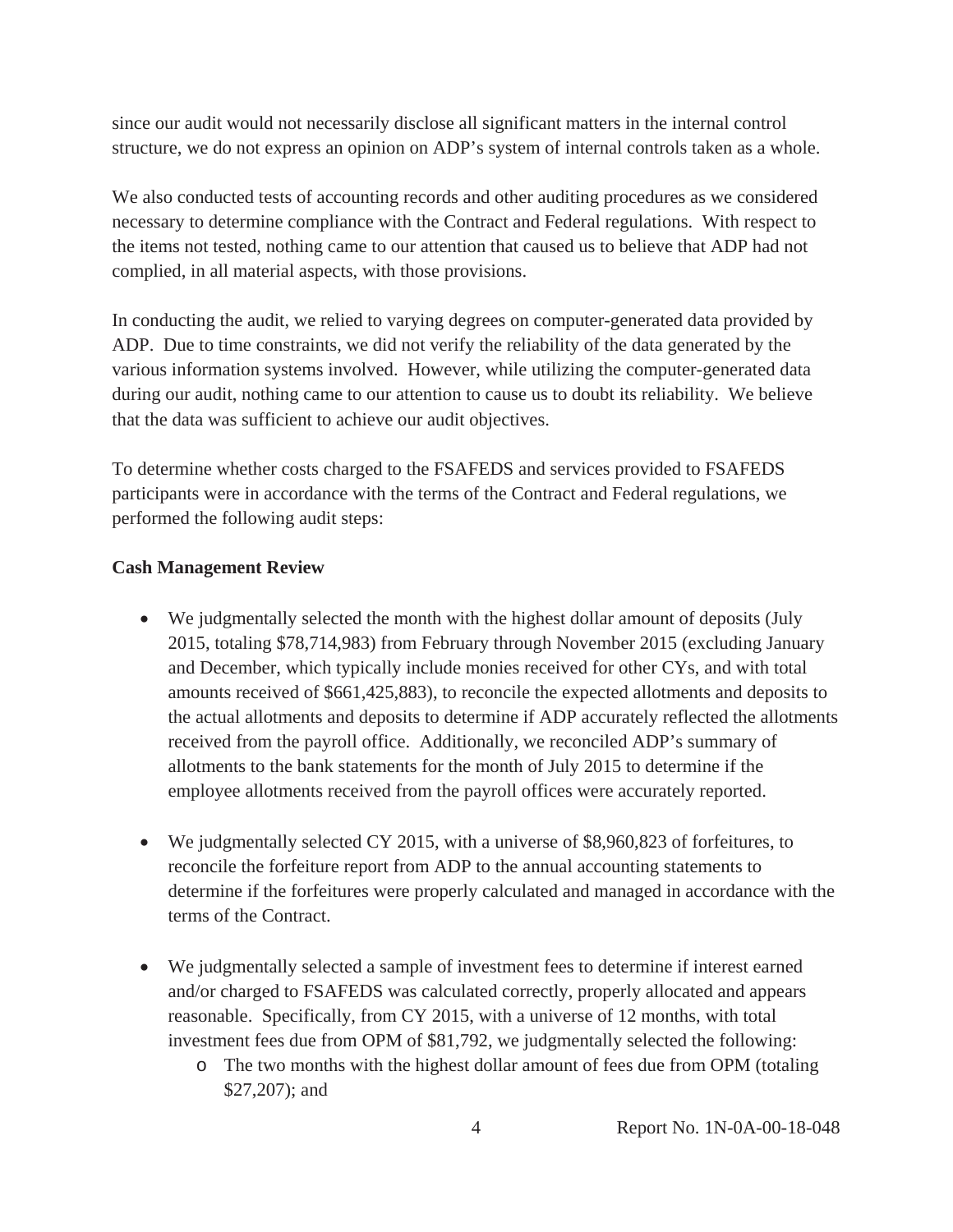- o All months (three) where investment fees were due to OPM (totaling \$5,493).
- We reviewed all bank transfers to determine that funds borrowed to pay unfunded claims were properly returned to the risk reserve account.
- We reviewed all wire transfers from ADP to determine if funds were properly transferred to the new contractor at the termination of the Contract.

#### **Claim Benefit Payments Review**

 $\overline{a}$ 

- $\bullet$  We reviewed ADP's uncashed check listings and bank statements for CYs 2011 through 2015 to determine if uncashed checks were properly voided and return to the risk reserve account in accordance with the terms of the Contract.
- We reconciled the claims paid reported in the annual accounting statements to ADP's schedule of claims paid and forfeiture reports for CYs 2011 through 2015 to determine if claims were reported correctly.

FSAFEDS claims consist of both claims submitted by participants (paper or electronic submissions) and those received electronically directly from participating Federal Employee Health Benefit Program health plans, also called Rollover Claims. Those claims received directly from the participating health plans are processed by ADP without change.

For purposes of our review of claim benefit payments, we limited our review to CYs 2015 and 2016.<sup>3</sup> During this period, Rollover Claims accounted for 77.3 percent of the number of claims submitted to ADP. Due to this fact, our sample reviews of the Rollover Claims focused on verifying the accuracy of the data received from the participating health plans and our review of participant submitted claims focused on determining if those claims were allowable and properly paid by ADP.

- $\bullet$  To determine the accuracy of Rollover Claims we selected a judgmental sample of 25 claims, totaling \$2,089, from a universe of 21,732,016 Rollover Claim, totaling \$598,046,309. Specifically, we selected the sample in the following manner:
	- o We judgmentally selected our sample of 25 claims from those received electronically from the largest participating health carrier for the first week of 2015 (332,327 claims, totaling \$15,743,430).

<sup>&</sup>lt;sup>3</sup> The claim universes for 2015 and 2016 do not reconcile to the amounts reported in the page 3 table due to forfeiture amounts being included in the table totals and timing variances between the report and actual claims system totals (which we used).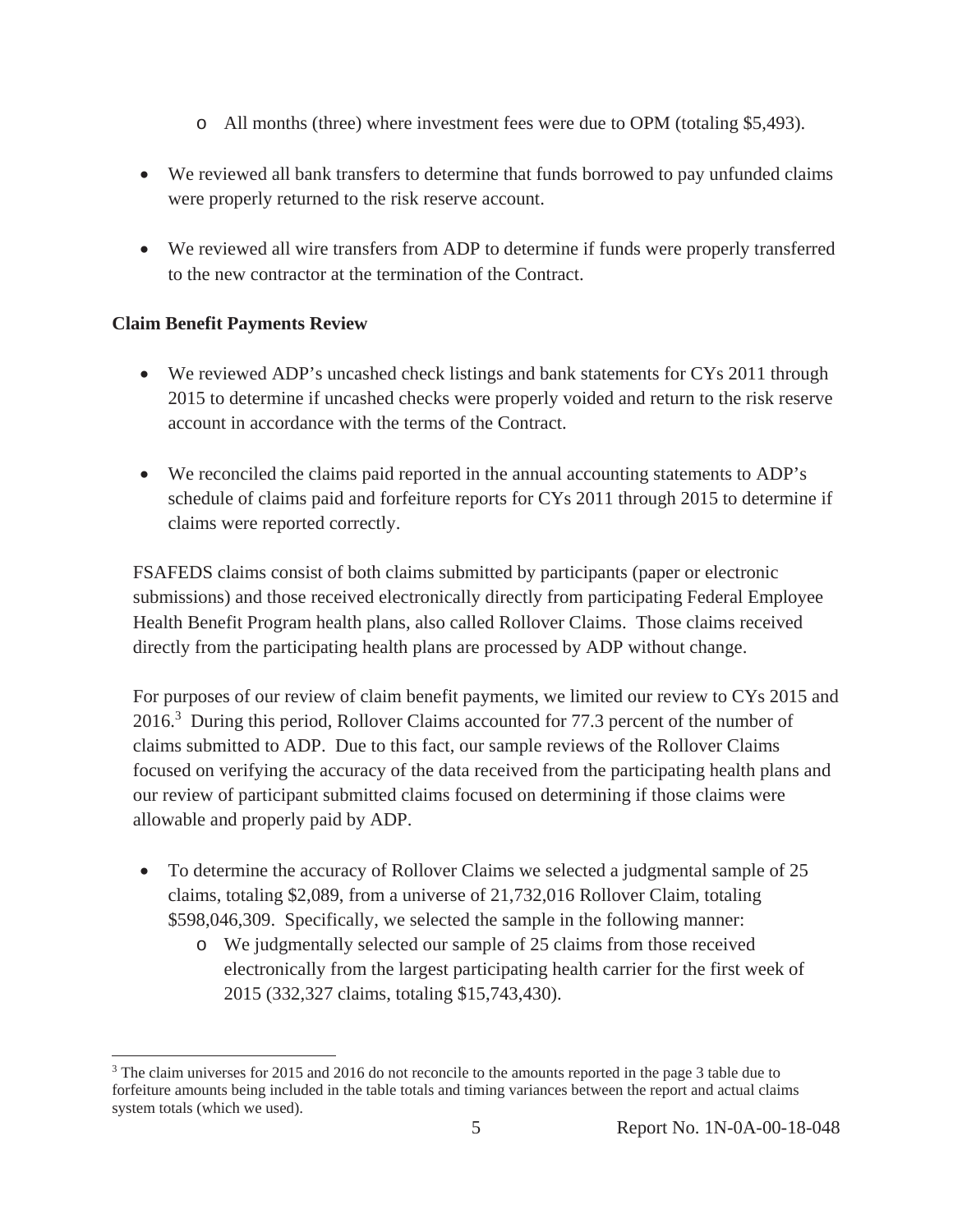- To determine if the participant submitted claims were allowable and properly paid by ADP, using SAS software we selected a random sample of 100 claims, totaling \$16,714, from the universe of 6,399,191 claims, totaling \$683,709,216. Specifically, we selected the sample using the following methodology:
	- o From those claims paid for dependent care expenses, we randomly selected 10 claims per year. As a result, we reviewed 20 dependent care claims totaling \$12,619.
	- o From those claims paid for health care expenses, we randomly selected 40 claims per year. As a result, we reviewed 80 health care claims totaling \$4,095.

#### **Performance Guarantees Review**

 $\bullet$  For each CY, we reviewed all performance guarantees to determine if the guarantees were met and that any associated penalties were paid.

The samples mentioned above, that were selected and reviewed in performing the audit, were not statistically based. Consequently, the results could not be projected to the universe since it is unlikely that the results are representative of the universe taken as a whole.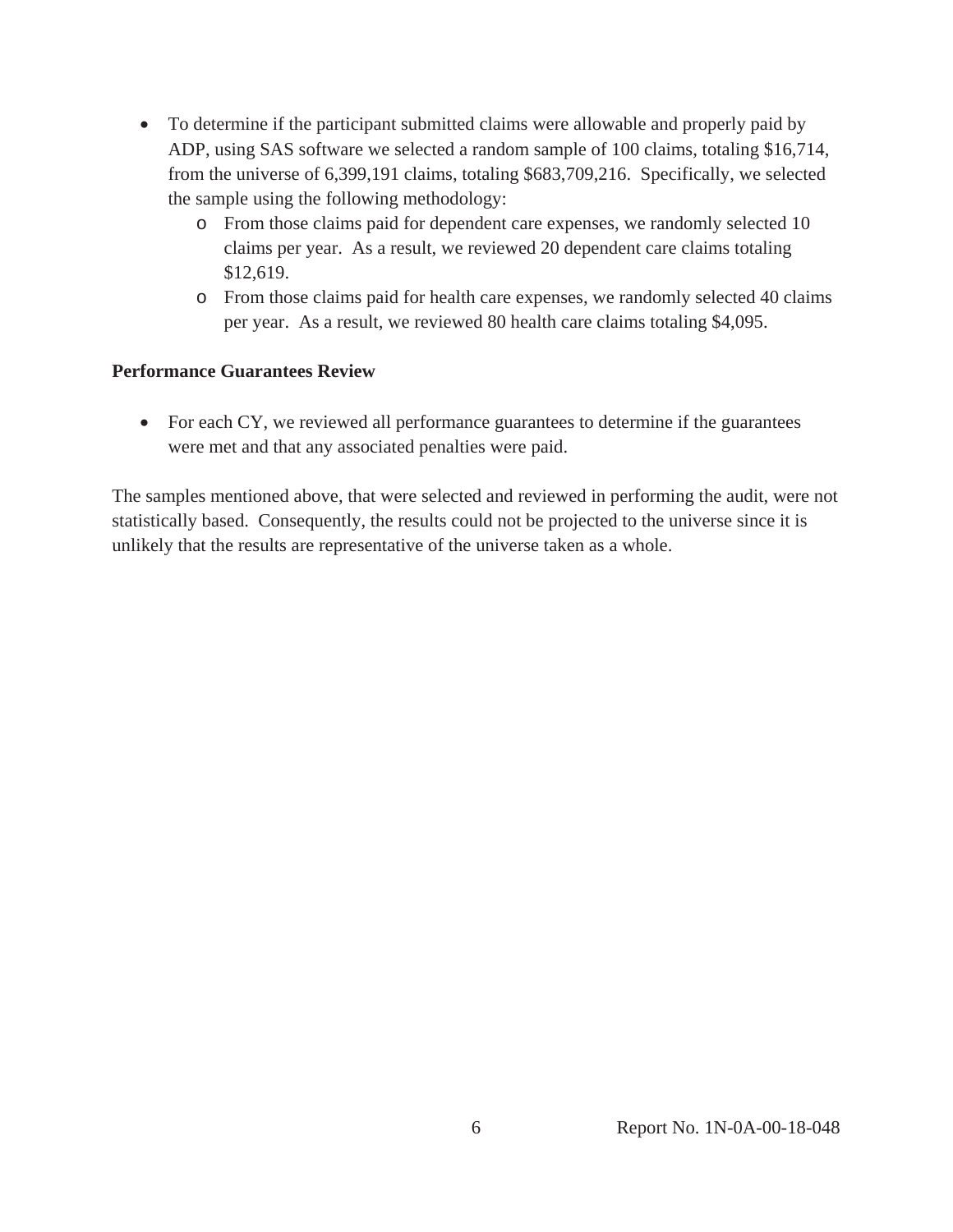## III. RESULTS OF THE AUDIT

<span id="page-10-0"></span>Our audit of the FSAFEDS as administered by ADP for CYs 2011 through 2016 (through the closeout of the Contract) disclosed no findings pertaining to our reviews of cash management, claim benefit payments and performance guarantees.